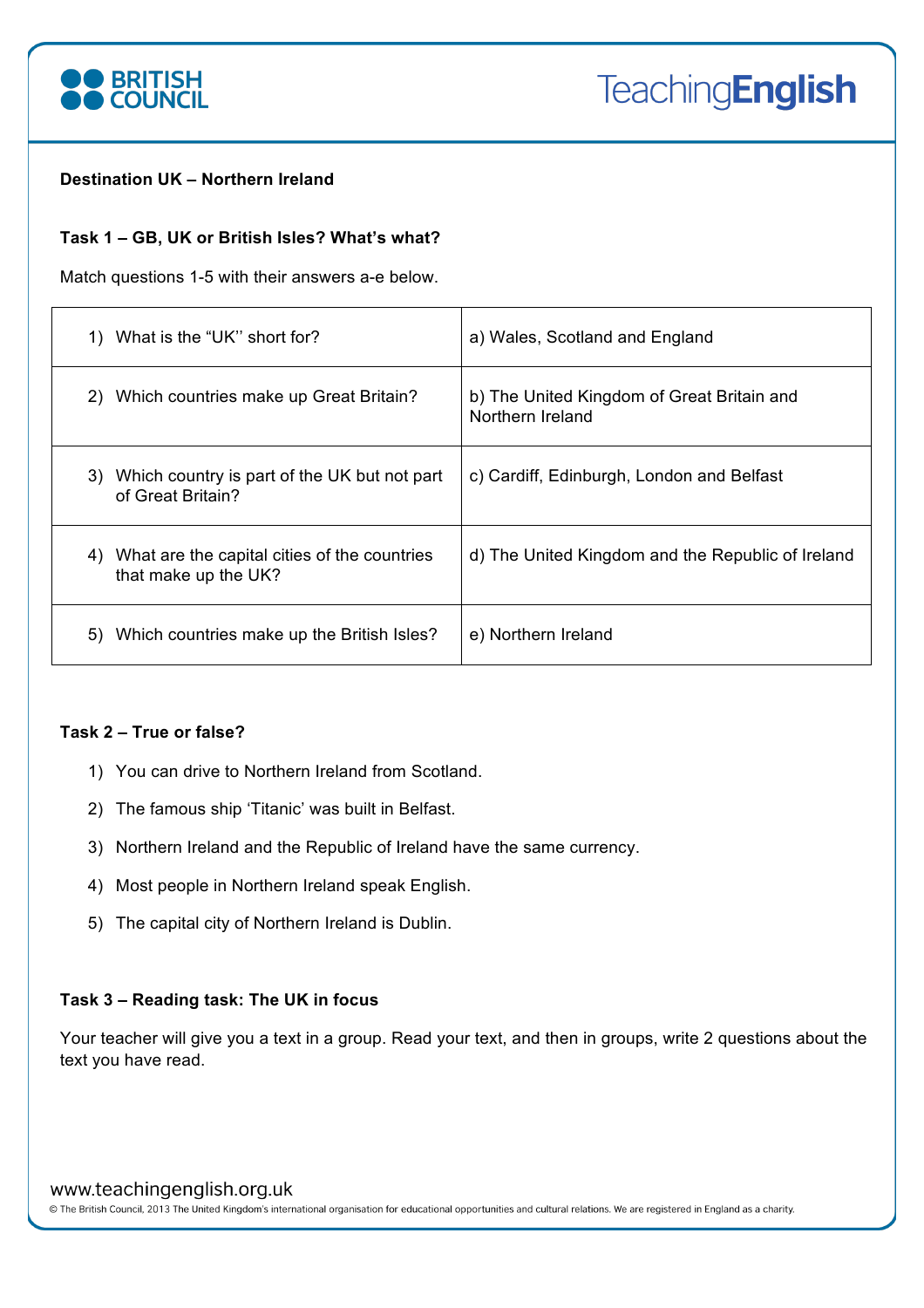

# **Task 4 – Local lingo**

Have a look at some of these words and phrases that are specific to Northern Ireland. Then imagine you meet an Irish friend on the street. Write a short dialogue including some of the local language. Read your dialogue to the class.

- Q: How was the craic? A: The craic was mighty!
- Did you have a good time? Yes!
- Greeting: How are yours?
- Even the dogs on the street know it relating to something that is common and apparently is a Belfast only expression.
- I'll do it now in a minute
- 'bout ye? How are you?
- foundered cold
- scundered embarrassed
- yer man that man
- grand good, OK
- wee little (also used in Scotland)
- aye yes (again, also used in Scotland)
- boggin' dirty
- 'mon come on
- 'mere come here
- stickin' out really good

# **Task 5 – The Ulster Fry**

In Northern Ireland they have a special dish known as the Ulster Fry. You can eat it for lunch, supper or breakfast. Have a look at the ingredients:

- Bacon
- Eggs
- Sausage
- Black pudding
- White pudding

# www.teachingenglish.org.uk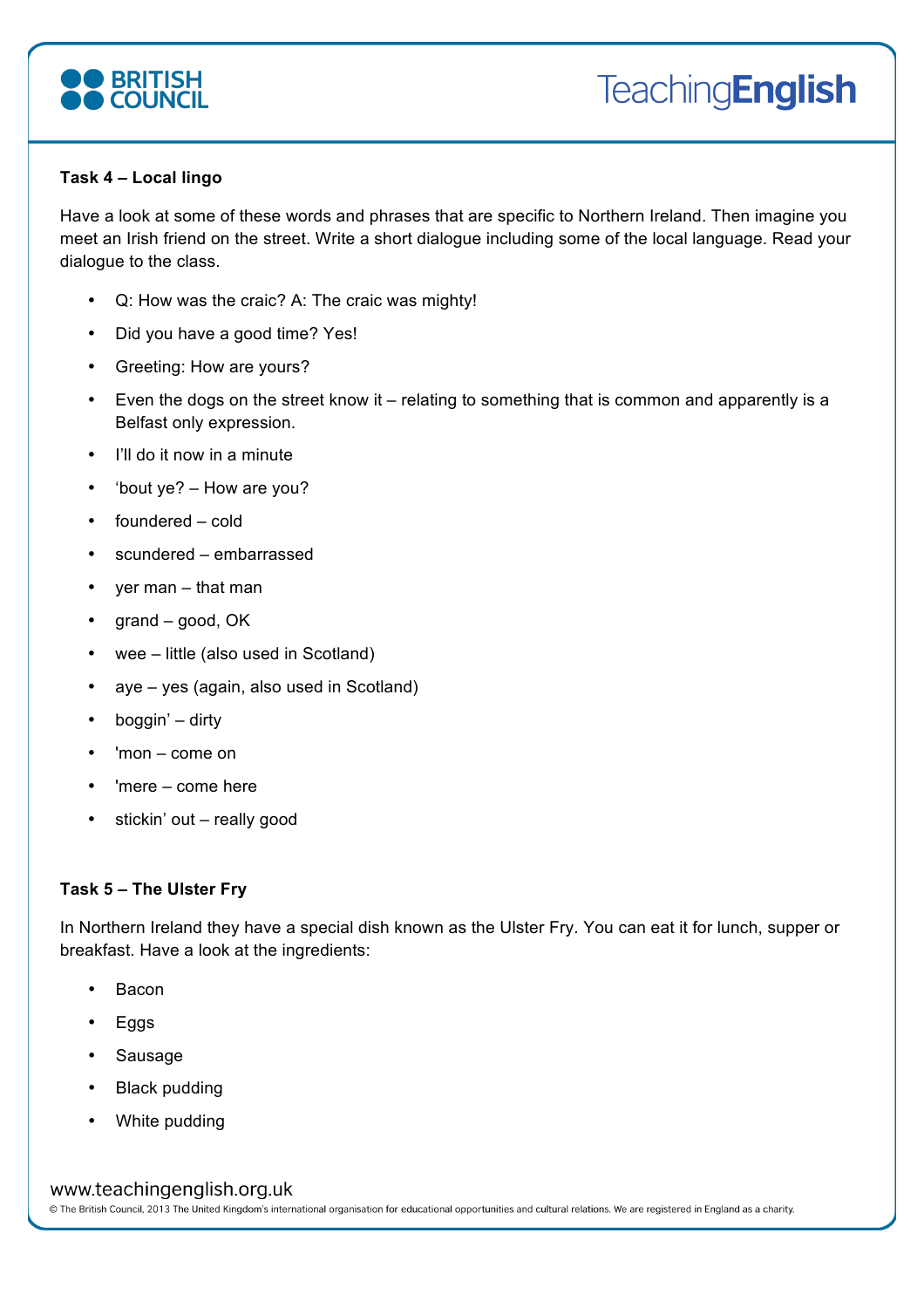

- Tomatoes
- Mushrooms
- Soda bread
- Potato bread

All of the ingredients are fried, including the bread, and it is usually accompanied by cups of tea.

- Would you like to try the Ulster fry? Why / why not?
- What did you have for breakfast / lunch this morning?
- What are the typical dishes from your country?

# **Task 6 – There was an Englishman, an Irishman, a Welshman and a Scotsman…**

Many countries make jokes about other nationalities. Who does your country make jokes about? Do you think these types of jokes are funny?

In the UK the different countries often joke about one another. Read the jokes and see if you find them funny, then write two jokes of your own to tell the rest of the group. You can translate the jokes from your own language.

- **Englishman 1: "What was the final score in the football matchi this afternoon?''**
- **Englishman 2: ''Nil-nil'' (0-0)**
- **Englishman 1: ''Oh, and what was the score at half-time?''!!**
- **Announcement at a London airport:**

**''Will the passenger who has left their hearing aid at the airline check in desk please come and collect it?''**

• **After the famous boat race between Oxford and Cambridge, one of the mothers of the crew was consoling her son**

**''Don't worry son, you were fantastic – you rowed faster than the others in your boat!''**

#### www.teachingenglish.org.uk